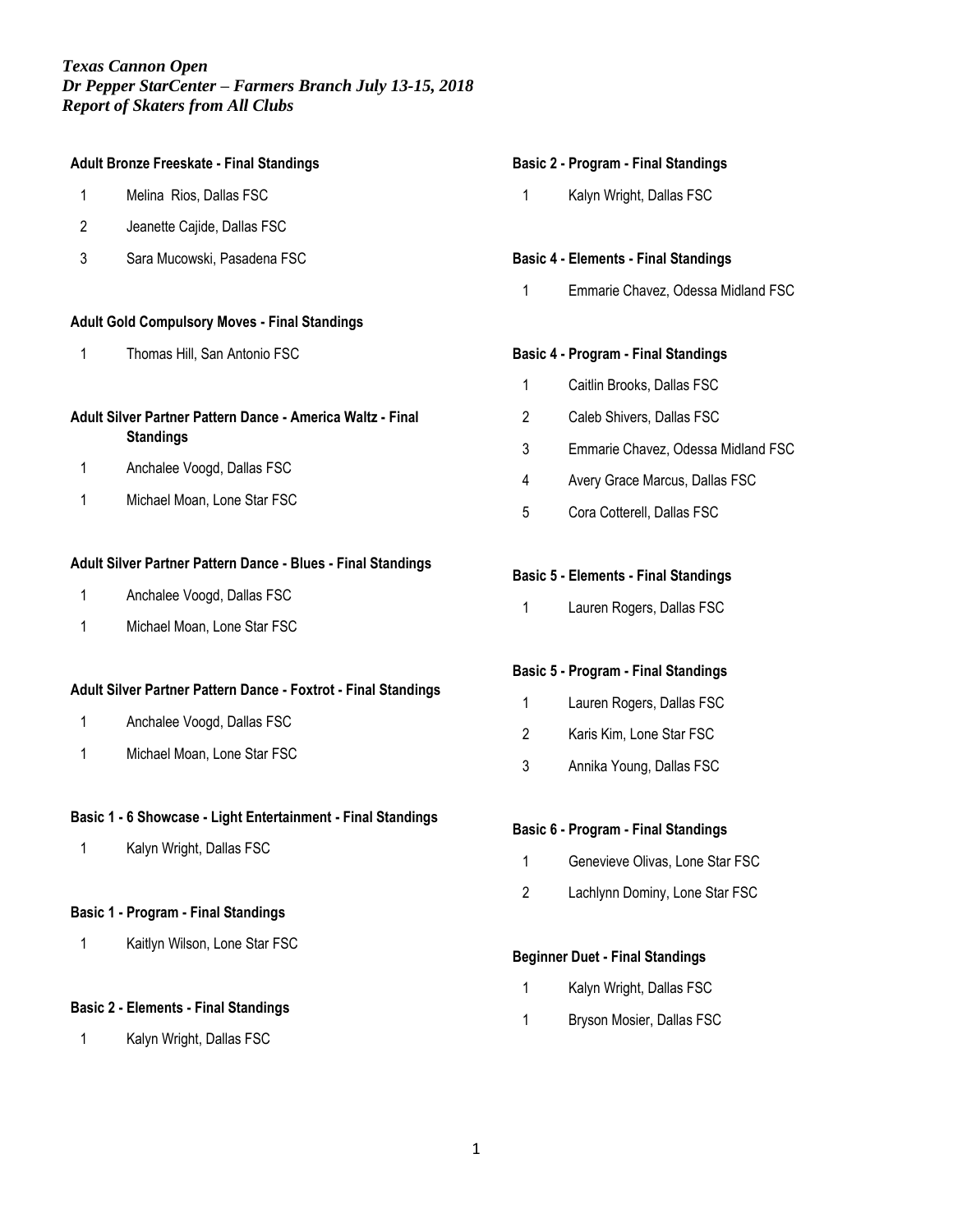# **Beginner Freeskate - Final Standings** Sloan Simmons, Dallas FSC **Beginner Interpretive - Final Standings** Bryson Mosier, Dallas FSC Kalyn Wright, Dallas FSC **Free Skate 1 - Free Skate - Final Standings** Sydney Calvert, Lone Star FSC Erin Rose, Dallas FSC Julia Casales, Dallas FSC **Free Skate 2 - Free Skate - Final Standings** Victory Cowden, Dallas FSC Alexandria Toronjo, Dallas FSC Olive Vivorakij, Dallas FSC

#### **Free Skate 3 - Free Skate - Final Standings**

- Brody Weck, Texas Gulf Coast FSC
- 2-TIE Amanda Lee, Galleria Houston Skat...
- 2-TIE Olivia Johnston, Dallas FSC
- Rhea Rajesh, Lone Star FSC

# **Free Skate 4 - Free Skate - Final Standings**

- Kathleen Nguyen, Lone Star FSC
- Bryson Mosier, Dallas FSC
- Chloe Taylor, Odessa Midland FSC
- Sofia Cobos, Lone Star FSC

#### **Free Skate 5 - Free Skate - Final Standings**

Caisy Campbell, Dallas FSC

#### **Free Skate 6 - Free Skate - Final Standings**

Choxie Reinking, Dallas FSC

## **Freeskate 1 - Compulsory Moves - Final Standings**

Melissa Smith, Dallas FSC

#### **Freeskate 3 - Compulsory Moves - Final Standings**

- Victory Cowden, Dallas FSC
- Amanda Lee, Galleria Houston Skat...

#### **Freeskate 4 - Compulsory Moves - Final Standings**

- Bryson Mosier, Dallas FSC
- Chloe Taylor, Odessa Midland FSC

#### **High Beginner Compulsory Moves - Final Standings**

- Amber Wu, Dallas FSC
- Amber Rigdon, Lone Star FSC

#### **High Beginner Freeskate - Final Standings**

- Lucy Crites, Dallas FSC
- Naomi McIntyre, SC of Houston (fka St...
- Peyton Rose Marcus, Dallas FSC
- Kate Trizila, Dallas FSC
- Amber Wu, Dallas FSC
- Amber Rigdon, Lone Star FSC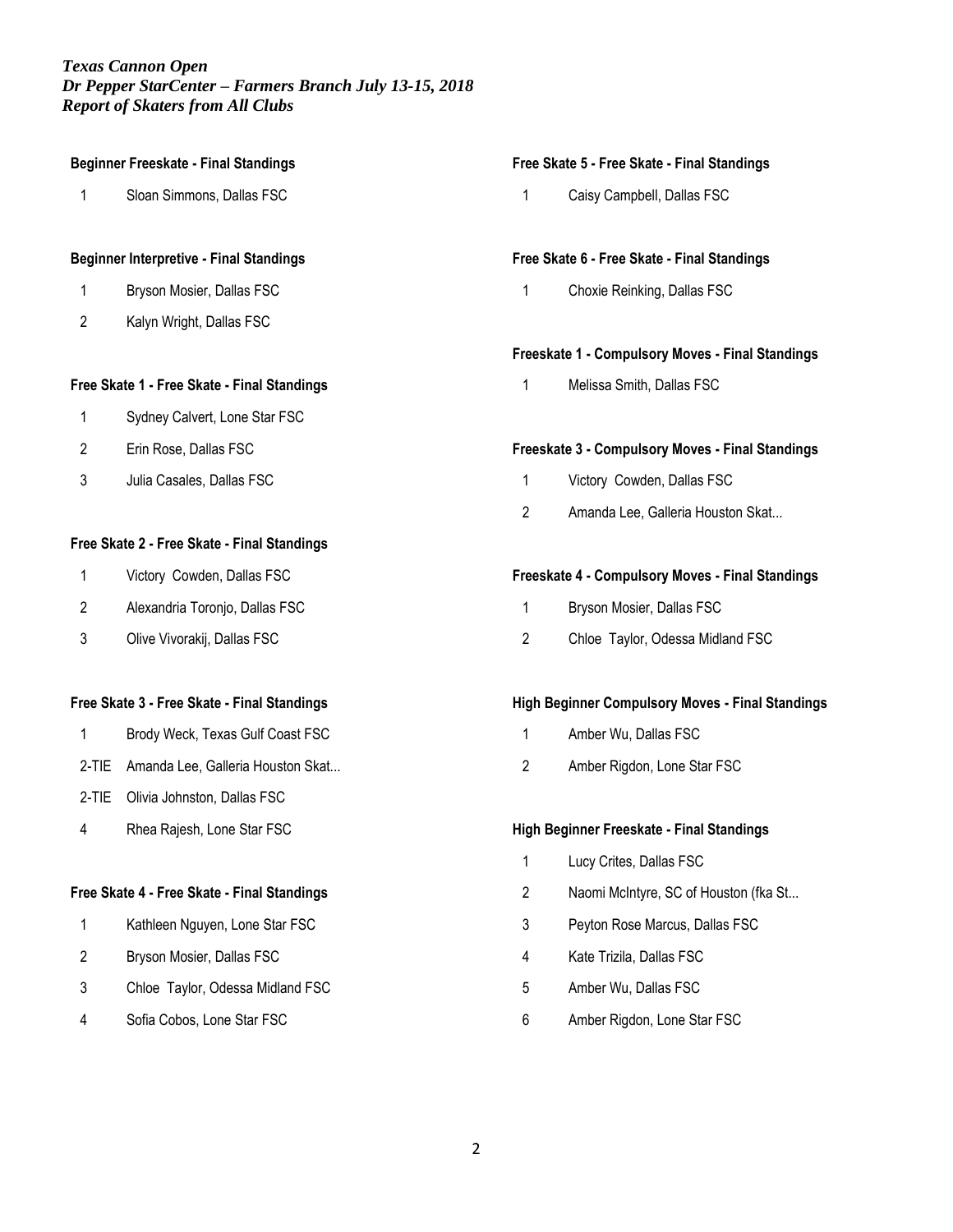| <b>Intermediate Jumps - Final Standings</b>               |                                                            |
|-----------------------------------------------------------|------------------------------------------------------------|
| 1                                                         | Sarah Swenton, Dallas FSC                                  |
|                                                           |                                                            |
| Intermediate Test Track Freeskate - Final Standings       |                                                            |
| 1                                                         | Ainsley Johnson, Dallas FSC                                |
|                                                           |                                                            |
|                                                           | Intermediate/Teen Dramatic Entertainment - Final Standings |
| 1                                                         | Samantha Caprio, Dallas FSC                                |
| 2                                                         | Valeska Richey, San Antonio FSC                            |
|                                                           |                                                            |
| Junior Light Entertainment - Final Standings              |                                                            |
| 1                                                         | Lindsey Kelli DeRusha, Lone Star FSC                       |
|                                                           |                                                            |
|                                                           | Junior/Senior Dramatic Entertainment - Final Standings     |
| 1                                                         | Hope Noelle Lassiter, Lone Star FSC                        |
| 2                                                         | Lindsey Kelli DeRusha, Lone Star FSC                       |
|                                                           |                                                            |
| Juvenile/Open Juvenile Jumps - Final Standings            |                                                            |
| 1                                                         | Shaye Rivera, Dallas FSC                                   |
|                                                           |                                                            |
| <b>Masters Showcase Duet Exhibition - Final Standings</b> |                                                            |
| 1                                                         | Michael Moan, Lone Star FSC                                |

1 Anchalee Voogd, Dallas FSC

# **No Test Compulsory Moves - Final Standings**

1 Whitney Baron, Memorial FSC Of Houston

#### **No Test Freeskate - Final Standings**

- 1 Alexis Baker, Memorial FSC Of Houston
- 2 Priscilla Nguyen, Dallas FSC
- 3 Whitney Baron, Memorial FSC Of Houston
- 4 Isa Herrera, Texas Gulf Coast FSC
- 5 Emelia Farkhoutdinov, Dallas FSC
- 6 Maya Strijnev, Dallas FSC

## **No Test Jumps - Final Standings**

1 Whitney Baron, Memorial FSC Of Houston

## **Pre-Free Skate - Compulsory Moves - Final Standings**

1 Kylie Isabella Young, Dallas FSC

# **Pre-Free Skate - Free Skate - Final Standings**

- 1 Sophia Yang, Individual Member of ...
- 2 Melissa Smith, Dallas FSC
- 3 Kylie Isabella Young, Dallas FSC
- 4 Chloe Sandin, Dallas FSC
- 5 Katerina Davis, Lone Star FSC

## **Pre-Free Skate - Showcase - Dramatic Entertainment - Final Standings**

- 1 Chloe Taylor, Odessa Midland FSC
- 2 Bryson Mosier, Dallas FSC

# **Pre-Free Skate - Showcase - Light Entertainment - Final Standings**

- 1-TIE Naomi McIntyre, SC of Houston (fka St...
- 1-TIE Bryson Mosier, Dallas FSC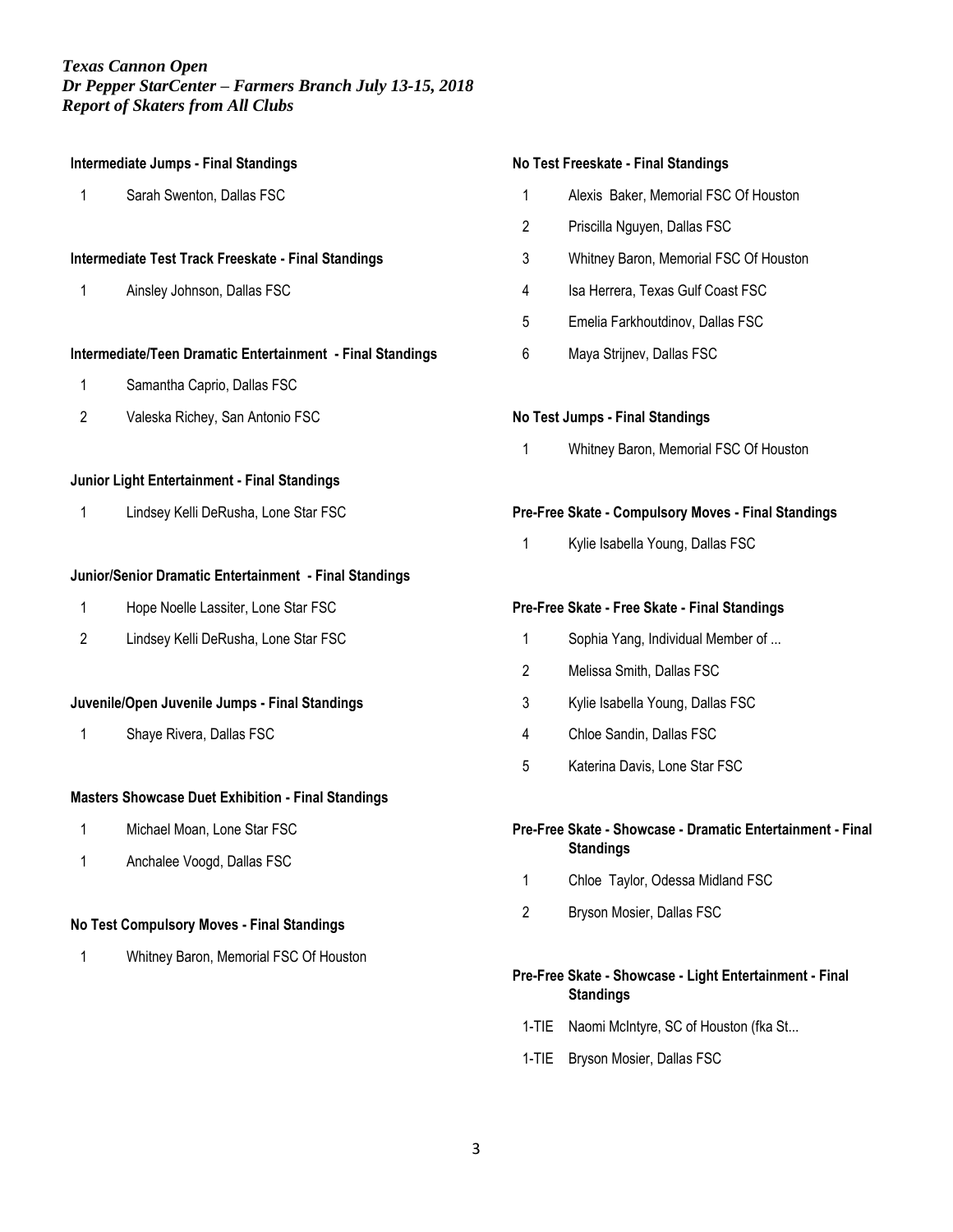# **Pre-Juvenile Compulsory Moves - Final Standings** Addison Miller, Dallas FSC **Pre-Juvenile Jumps - Final Standings**

- Mikayla Santos, Memorial FSC Of Houston
- Ashley Toy, Dallas FSC

# **Pre-Juvenile Spins - Final Standings**

Ashley Toy, Dallas FSC

## **Pre-Juvenile Test Track Freeskate - Final Standings**

- 1 Isabella Groysman, Lone Star FSC
- Katie Connick, Dallas FSC
- Michaela Williams, Dallas FSC
- Olivia Engro, Dallas FSC

# **Preliminary Compulsory Moves - Final Standings**

- Shrika Yogeswaran, Dallas FSC
- Anastasia Hueste, Brazos Valley FSC
- Dhriti Neogi, Dallas FSC
- Amanda Widener, SC of Houston (fka St...
- Camille Stoufflet, Dallas FSC
- Andrew Widener, SC of Houston (fka St...

# **Preliminary Dramatic Entertainment - Final Standings**

Kailyn Silva, Memorial FSC Of Houston

#### **Preliminary Freeskate Group A - Final Standings**

- Marlee Stanley, Dallas FSC
- Ellie Clopp, Dallas FSC
- Kirin Balachandran, Dallas FSC
- Jodi Lin, Lone Star FSC
- Zoey Skierski, Dallas FSC
- Adelina Toy, Dallas FSC

## **Preliminary Freeskate Group B - Final Standings**

- Jordan Molina, Dallas FSC
- Anna Castiglione, Lone Star FSC
- Rena Garlock, Dallas FSC
- Anastasia Hueste, Brazos Valley FSC
- Alessia Welch, Lone Star FSC
- Mikayla Santos, Memorial FSC Of Houston

#### **Preliminary Jumps - Final Standings**

- 1 Brianna Price, Lone Star FSC
- Marlee Stanley, Dallas FSC
- Adelina Toy, Dallas FSC
- Corinne McIntyre, SC of Houston (fka St...

#### **Preliminary Light Entertainment - Final Standings**

Kailyn Silva, Memorial FSC Of Houston

#### **Preliminary Spins - Final Standings**

- Kailyn Silva, Memorial FSC Of Houston
- Marlee Stanley, Dallas FSC
- Adelina Toy, Dallas FSC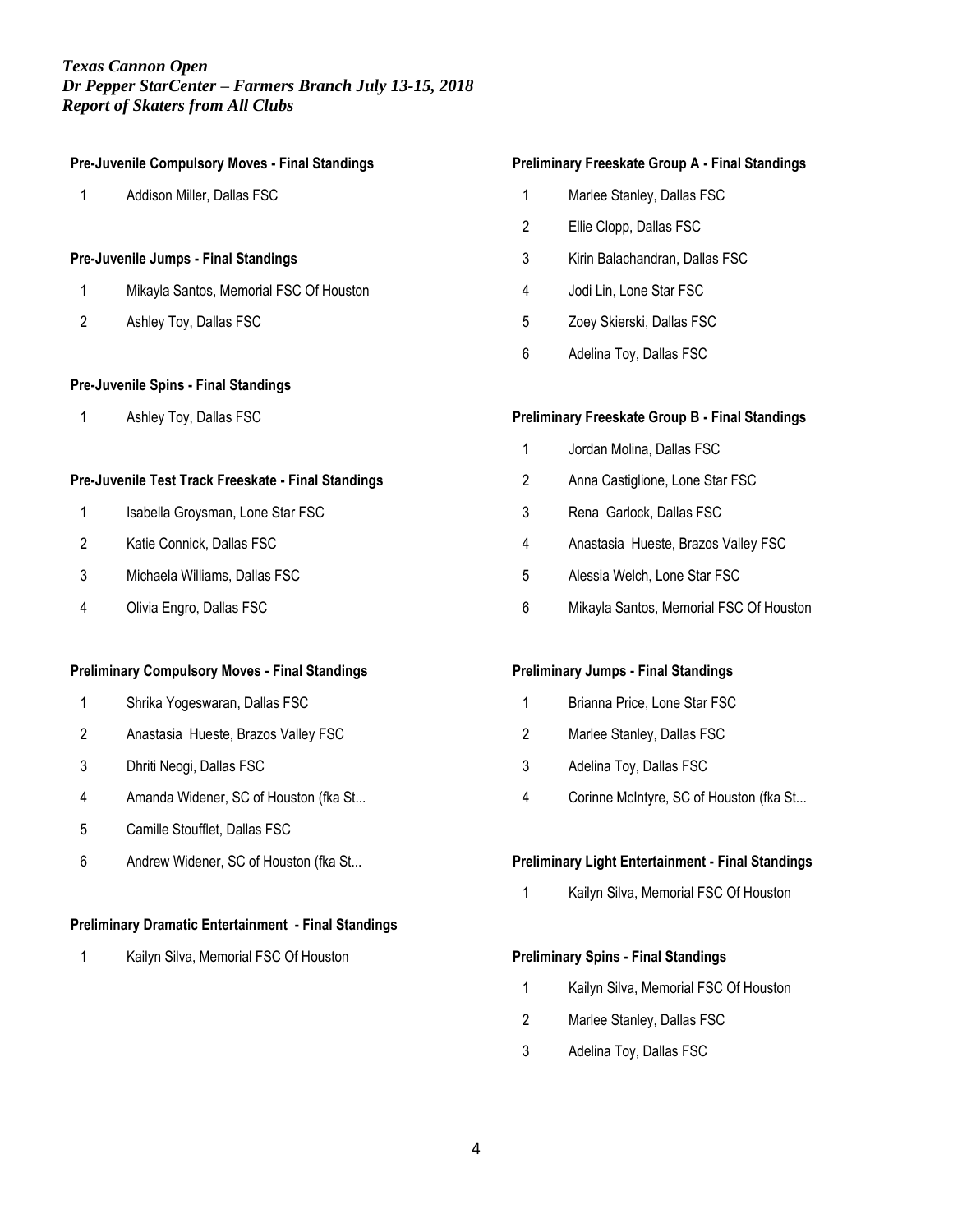#### **Preliminary Test Track Freeskate - Final Standings**

- Camille Stoufflet, Dallas FSC
- Daria Danilenko, Dallas FSC

#### **Pre-Preliminary Compulsory Moves - Final Standings**

- Amaiyah Oyedeji, Memorial FSC Of Houston
- Peyton Mullens, Dallas FSC
- Anna Elizabeth Otero, Texas Gulf Coast FSC
- Brooklyn Paletz, Dallas FSC
- Alexis Baker, Memorial FSC Of Houston

#### **Pre-Preliminary Freeskate Group A - Final Standings**

- Amaiyah Oyedeji, Memorial FSC Of Houston
- Kailyn Silva, Memorial FSC Of Houston
- Anna Elizabeth Otero, Texas Gulf Coast FSC
- Sara Sakamoto, Dallas FSC
- Dhriti Neogi, Dallas FSC
- Topaz Scielzo, Dallas FSC

#### **Pre-Preliminary Freeskate Group B - Final Standings**

- Corinne McIntyre, SC of Houston (fka St...
- Lauren Boss Krohn, Dallas FSC
- Samantha Mascarinas, Wagon Wheel FSC
- Peyton Mullens, Dallas FSC
- Brianna Price, Lone Star FSC

## **Pre-Preliminary Freeskate Group C - Final Standings**

- Amanda Widener, SC of Houston (fka St...
- Shrika Yogeswaran, Dallas FSC
- Sofia Floriani, Dallas FSC
- Sophie Baker, Dallas FSC
- Brooklyn Paletz, Dallas FSC

#### **Pre-Preliminary Freeskate Group D - Final Standings**

- Maggie Long, Lone Star FSC
- Callie Davidson, Wagon Wheel FSC
- Andrew Widener, SC of Houston (fka St...
- Julianna Carden, Dallas FSC
- Lily Thorson, Lone Star FSC

## **Pre-Preliminary Jumps - Final Standings**

- Amaiyah Oyedeji, Memorial FSC Of Houston
- Alexis Baker, Memorial FSC Of Houston
- Brooklyn Paletz, Dallas FSC

# **Pre-Preliminary Light Entertainment - Final Standings**

Maggie Long, Lone Star FSC